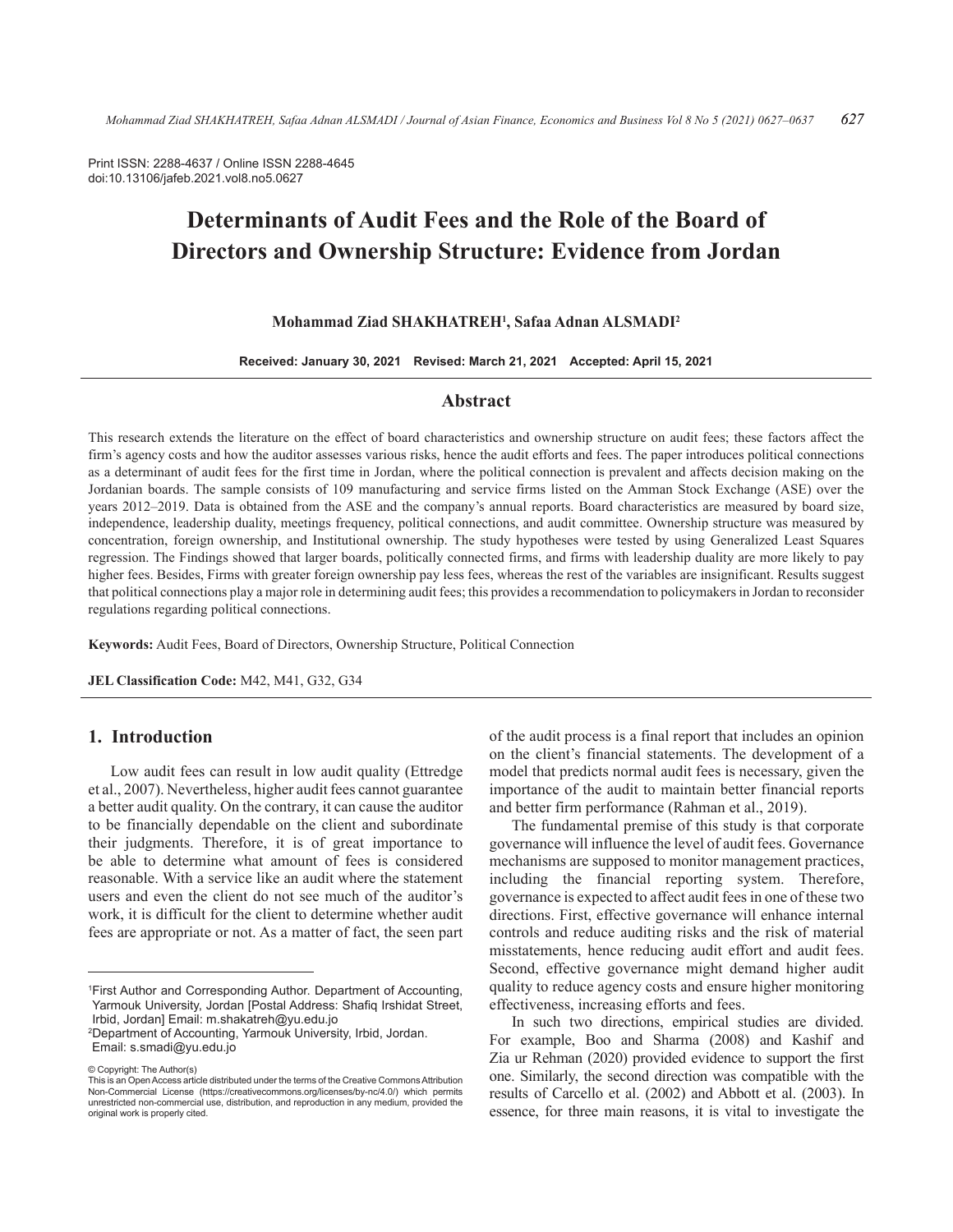impact of governance on the level of audit fees in Jordan. First, the audit fee determinants are contextual and are anticipated to vary between countries (Abdullah et al., 2017). Second, several studies have investigated this connection in developed countries, e.g. (Desender et al., 2009; Mitra et al., 2007; Sharma et al, 2020) however, limited studies in developed countries have been undertaken. Third, the Jordanian governance code for listed companies has been revised; thus, it is useful to investigate the impact of the new requirements on the level of audit fees, moreover, the fact that there are problems with the quality of audit evidence and the qualifications of the auditor in Jordan (World Bank, 2004) and problems with the auditor independence makes this investigation more important. Finally, to the best of our knowledge, this is the first research to examine the effect of political connections on audit fees in Jordan where political connections are prevalent. Henceforth, this research is of great importance to decision-makers in Jordan as it attempts to determine what affects audit fees in Jordan.

# **2. Literature Review and Hypotheses Development**

# **2.1. Characteristics of the Board of Directors**

The board of directors' characteristics were used in the literature to clarify the differences in audit fees (Carcello et al., 2002; O'Sullivan, 2000). Effective boards are supposed to be better monitors of operations, internal controls, and financial reporting reliability. This, in turn, will affect the level of audit fees by demanding higher audit quality or by reducing the risk of material misstatements. Therefore, what are the characteristics of an effective board? In the current analysis, the following characteristics will be investigated.

#### **2.1.1. Size of the Board**

Larger boards are less prone to be dominated by management; hence they are expected to be better monitors. Moreover, larger boards have directors with more diversified backgrounds (Zahra & Pearce, 1989), such as educational backgrounds and experiences. Therefore, larger boards exercise better monitoring over the financial reporting system (Anderson et al., 2004). Larger boards enhance monitoring capability due to more experiences. To ensure financial reporting reliability, such boards are inclined to pay higher fees. In this vein, several studies reported this positive correlation (Farooq et al., 2018; Hines et al., 2015; Jizi & Nehme, 2018; Karim et al., 2016), while Kuang (2011) reported that board size is negatively and significantly related to audit fees. Consequently, the study predicts the following hypothesis:

*H1: There is a significant positive association between audit fees and board size.* 

#### **2.1.2. Board Independence**

It is well known in the literature that the board needs independent directors to perform its monitoring duties, a notion that is supported by empirical evidence (Berger et al., 1997). From the agency theory viewpoint, independent boards are expected to demand high audit quality as a monitoring tool to reduce agency costs and protect shareholders' interests. Moreover, strong boards might use the high-quality audit as an attempt to avoid legal liability and protect their reputation (Abbott et al., 2003; Carcello et al., 2002) or as a signal of their effectiveness and achievements (Zhang & Yu, 2016). Empirically, it was found that independence of the board is positively related to the level of audit fees (Carcello et al., 2002; Farooq et al., 2018; Jizi & Nehme, 2018), While Li and Wang (2006) reported a negative association.

Based on the previous discussion, the following hypothesis is expected:

*H2: There is a positive association between the independence of the board and audit fees.* 

## **2.1.3. Leadership Duality**

The agency theory prefers the separation of the role of the CEO and the chairman of the board, on the basis that the board is responsible for monitoring the executive management performance. According to Fama and Jensen (1983), duality results in combining decision-making and decision control in the same position, or as Brickley et al. (1988) describe duality as one person grading their homework. Additionally, it raises doubts on how the board can maintain independence while dominated by the CEO. For example, in the case of CEO duality, Goyal and Park (2002) found that it is less likely to dismiss the CEO after a poor performance, and Lee (2009) reported higher CEO performance-based payments. Had the independence of the board been impaired due to CEO duality, it is expected that such boards will not demand higher quality audits. Such boards tend to conceal their weak governance by resorting to lower audit quality. Bliss et al. (2007) reported that Independent boards require higher quality audit only when there is no duality. Lin and Liu (2009) found that audit quality diminishes when firms assign the same person to the two positions. The hypothesis to be empirically tested is as follows:

*H3: There is a negative association between leadership duality and audit fees.* 

#### **2.1.4. Board Meeting Frequency**

Several studies recommended that board effectiveness is associated with board meetings' frequency (Conger et al.,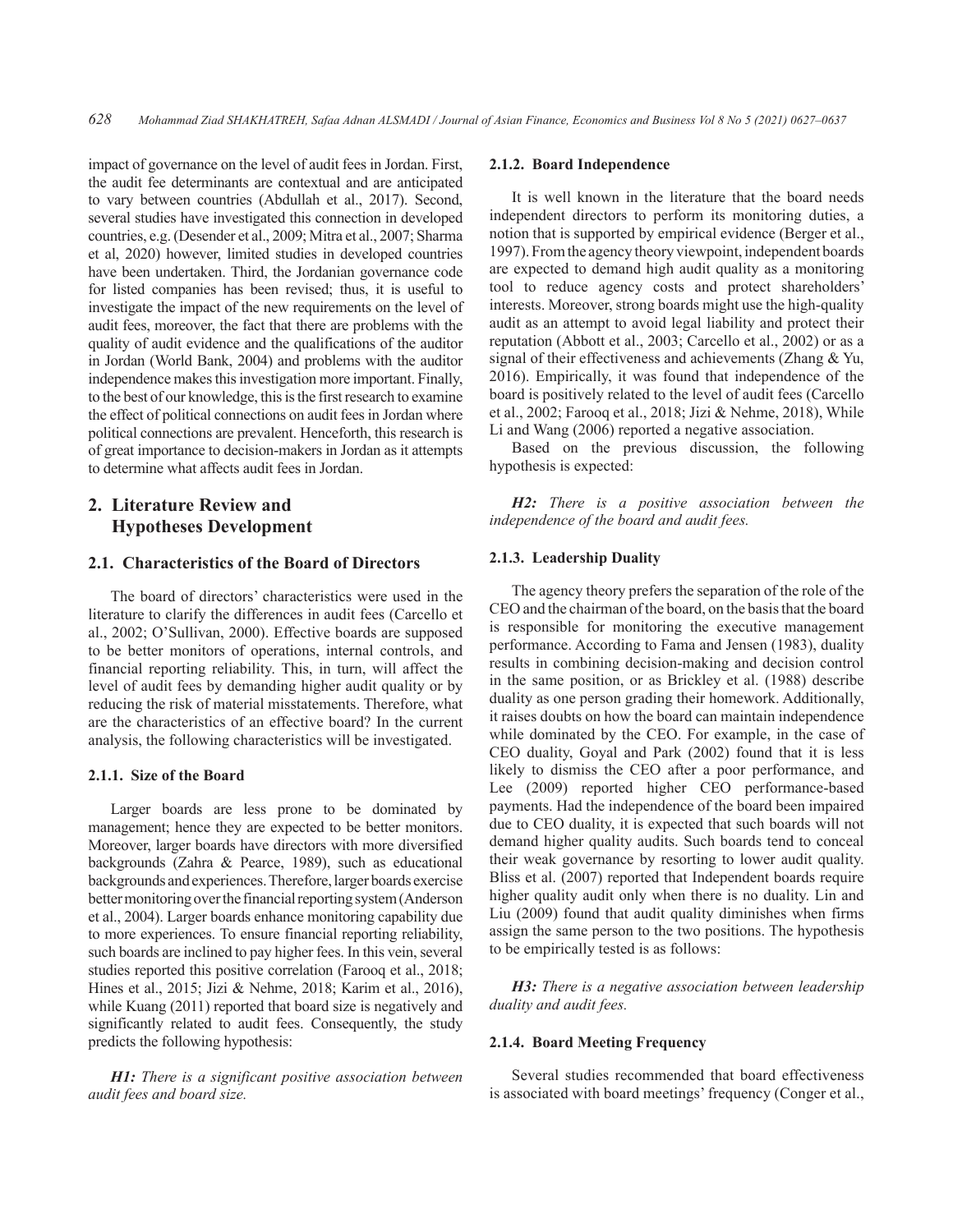1998; Vafeas, 1999). Higher meetings represent greater diligence and commitment by the board, and such a board is more likely to demonstrate greater monitoring effectiveness, including enhanced monitoring over financial reporting. Moreover, more meetings enable directors to be better informed and more knowledgeable about accounting matters and financial reporting issues and allow them to interact with audit committee members; more specifically, they are expected to discuss audit issues throughout the audit process and ask for more audit coverage. Therefore, a higher quality audit is expected to be requested. Empirically, Carcello et al. (2002) reported that audit fee is positively linked to board diligence. In comparison, Li and Wang (2006) noted an insignificant correlation between audit fees and meeting frequency. The following hypothesis is formulated:

*H4: There is a significant positive relationship between board frequency of meetings and audit fees.* 

## **2.1.5. Political Connections**

Politically linked firms have substantial agency issues because financial statements are easier to be manipulated by controlling shareholders since their political ties protect them. For instance, Sudibyo and Jianfu (2016) found that more tax avoidance activities occurred in politically connected firms. The government is less likely to detect false financial statements by those firms, and earning management practices are likely to occur in firms with political connections. Furthermore, according to Leuz and Oberholzer-Gee (2006), such firms have less incentive to enhance financial statement transparency because they rely on bank financing rather than equity financing since the former is easier for these firms to obtain. Hung et al. (2017) contended that there is less burden on politically linked firms to comply with laws and regulations, including receiving deadline extensions.

Firms with such privileges are less inclined to demand higher quality reports to conceal their rent-seeking activities, which are well documented in Jordan (Fakoussa & Kabis-Kechrid, 2020). Also, according to He et al. (2014), political connections themselves require higher secrecy and less transparency. Such firms, not caring about the quality of financial reporting, might pay less fees or pay higher fees to create bonding with the auditor to maintain financial statements' opaqueness. On the other hand, such firms are considered a high inherent risk by external auditors, resulting in more increased efforts and fees (Ariningrum & Diyanty, 2017). Based on the previous discussion, a non-directional hypothesis is formulated:

*H5: There is a significant relationship between political connections and audit fees.* 

#### **2.1.6. Audit Committee**

The governance code for listed firms in Jordan states that the audit committee is responsible for studying periodic reports before presenting them to the board, the external auditor's plan of work, observations and suggestions, internal controls and related auditing procedures, and internal audit procedures. Therefore, the audit committee is expected to affect the level of audit fees while carrying out its responsibilities by ensuring the existence of reliable information prepared in accordance with applicable reporting requirements and by monitoring auditors to minimize the chances of errors (Abbott et al., 2003). We can argue that an audit committee to achieve its objectives will require higher audit quality and more audit hours, which increases audit fees.

A countervailing argument provides that an audit committee's existence can result in less earnings management (Tran et al., 2020), more reliable reporting systems, and more effective internal controls, which in turn decreases the risk of material misstatements and decreases the level of substantive tests, hence, audit fees. However, this effect can be reduced by the more hours needed by the auditor to meet and with the audit committee and discuss audit matters. Goodwin and Kent (2006) Brisbane, Qld reported that audit partners believe that audit committee existence increases the hours needed more than it decreases the testing level. Moreover, Collier and Gregory (1996) examined cases to test the two arguments, and they reported significant evidence on the first one, while no evidence was found on the second. Empirically, several studies have reported that audit fees are positively associated with audit committees (Goodwin-Stewart & Kent, 2006). At the same time, O'Sullivan (1999) found no significant relationship between the audit committee and audit fees. We proceed with the majority of empirical studies and expect the following:

*H6: There is a significant positive relationship between the existence of an audit committee and audit fees.* 

#### **2.2. Ownership Structure**

Different ownership structures are anticipated to affect the level of audit fees (Khan et al., 2011; Mitra et al., 2007). Different ownership structures result in different monitoring mechanisms employed by shareholders to watch over operations and control over financial reporting hence different levels of monitoring effectiveness. Therefore, external auditors' efforts will vary depending on how effective internal controls and monitoring mechanisms are. Institutional features of developing markets, such as significant government ownership and more concentrated ownership in the listed firms, lead to differences in monitoring effectiveness by the shareholders.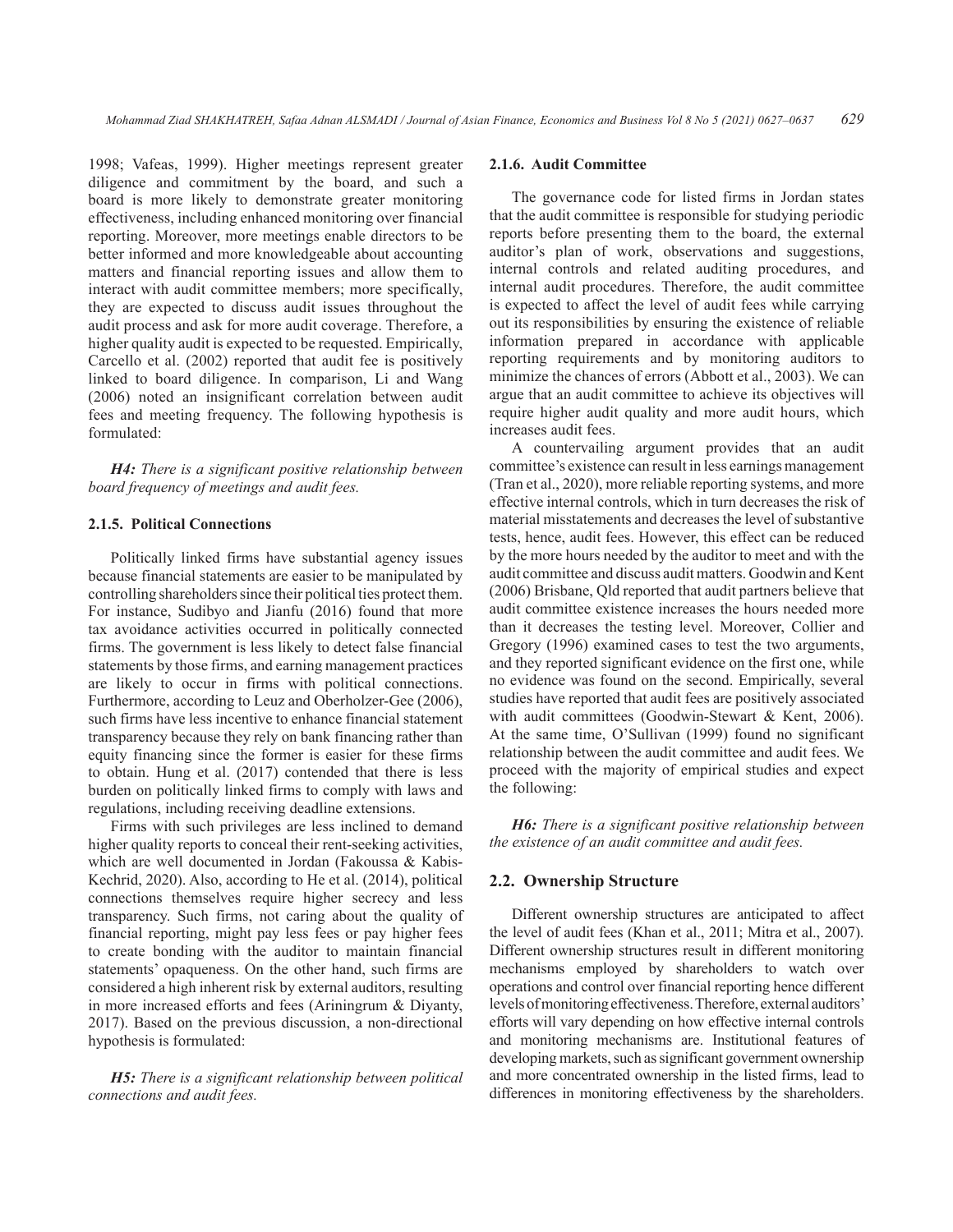According to Simunic (1980), audit fees are determined by the effort needed to conduct the audit and the level of risk premium, which both might increase by the increase of agency conflicts, hence increasing audit fees. Therefore, it is expected that the companies' ownership structures can affect the level of audit fees.

## **2.2.1. Ownership Concentration**

Agency conflicts, from the standpoint of agency theory, arise due to the separation between management and ownership, where managers are expected to maximize their wealth at the expense of shareholders' benefits. One possible solution to this problem is monitoring managers' actions by the board of directors and shareholders. However, small shareholders have less incentive to do so since marginal benefits are less than marginal monitoring costs. Therefore, diffused ownership is expected to result in less monitoring effectiveness on management, lower reliance on internal controls, and higher audit efforts to address higher misstatements risk.

Moreover, separating managerial functions and ownership makes it impractical for owners to access information needed for decision-making. The remoteness of information causes information risk. i.e., the risk that the information relied upon by the users is inaccurate. With greater risk, more audit effort becomes essential. Or as Abdel-Khalik (1993) discussed, the inability to observe the agent's behavior results in the need for better governance mechanisms.

The contrary is expected in the case of large controlling shareholders. It is expected that ownership concentration increases pressure on management (Abdel-Khalik, 1993). According to Mitra et al. (2007), large and sophisticated shareholders are effective monitors over the financial reporting system. In such a case, the need for an audit becomes lower. In fact, agency theory predicts that audit demand will be lower compared to firms with diffused ownership (Khan et al., 2011). In the same vein, Chan et al. (1993) hypothesized that a more extensive audit is needed in case of diverse ownership.

However, another concern appears on the surface in the case of concentrated ownership, which is large shareholders' expropriation of minority shareholders' interests. This leads to higher type 2 agency problems, resulting in auditors asking for higher fees because of higher risks (Claessens et al., 2002).

Mitra et al. (2007) and Chan et al. (1993) reported a negative relationship between audit fees and owners with 5% or more shares. Desender et al. (2013) found a negative association between audit fees and owners with 20% or more shares. A positive association was found by Fan and Wong (2005). Based on the mixed results, the following is expected:

*H7: There is a significant relationship between audit fees and ownership concentration.* 

#### **2.2.2. Foreign Ownership**

Agency conflicts are expected to increase with foreign ownership (Niemi, 2005). This is due to the geographical separation and unfamiliar cultural and institutional context, which makes information gathering more difficult for these investors. This notion is common in the literature, wherein several studies argue that it is more difficult for foreign investors to gather information compared to local investors (Brennan & Cao, 1997; Buchner et al., 2018).

Foreign owners rely on other monitoring mechanisms to make up for their remoteness and inability to monitor management, such as external audits. This can be done at the general assembly meeting through the shareholders' approval on the external auditor's appointment. It is expected that foreign shareholders will demand higher auditor quality and a more thorough audit process. Hence audit fees are expected to be higher. Zureigat (2011) argued that foreign investors tend to demand a higher quality audit. Moreover, with foreign ownership and the associated agency costs, auditors, due to higher litigation risk, might ask for higher fees as well. Therefore, the following is expected:

*H8: Foreign ownership is positively associated with audit fees.* 

#### **2.2.3. Institutional Ownership**

Institutional shareholders would have more to lose due to their large shares if things went wrong for the firm. Consequently, they have the incentive to monitor the management to behave in the shareholders' best interest, especially if they intend to hold their investments for a long time (Monks & Minow, 1995). More specifically, institutions have incentives to require better disclosure since it increases stock prices and reduces capital cost/.

Moreover, these shareholders have the power to influence management decisions. For example, Brickley et al. (1988) argued that institutional shareholders are more prone to vote against harmful decisions to shareholders' wealth. Han et al. (2013) discussed that institutional owners can influence the audit committee's decisions with regard to their choice of the auditor and the audit process. It is important to note that even if the institutional investors are passive, they still vote for better firm governance (Crane et al., 2016). Therefore, it could be argued that institutional investors can be regarded as an effective governance tool.

On the one hand, with incentive and power, institutional investors attempt to monitor management, maximize shareholders' wealth, and increase disclosures' quality. They are more likely to pressure the management for high audit quality. On the other hand, institutional investors might pursue to maximize their own interests, not the interests of other shareholders (Cornett et al., 2007), and be less involved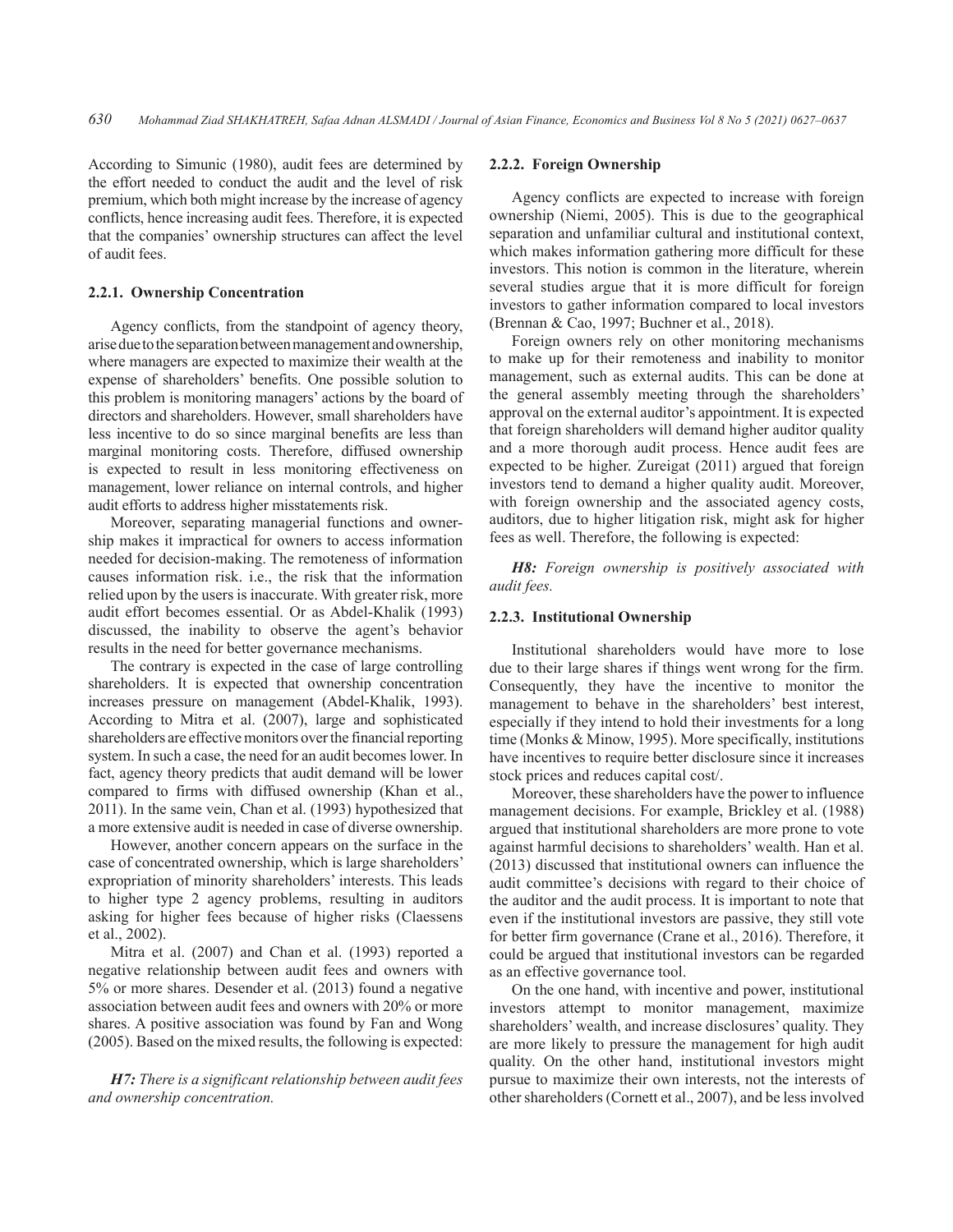in monitoring management. Moreover, due to their access and control, they might be able to obtain information from the inside. In such a case, institutional investors will be less inclined to demand higher audit quality.

Empirical evidence by Ben Ali and Lesage (2013) and Kane and Velury (2004) reported a positive relationship between audit fees and institutional investors. In comparison, Khan et al. (2011) showed a negative relationship between the two variables. Based on the above discussion, the following non-directional hypotheses is expected:

*H9: Institutional ownership significantly affects audit fees.* 

# **3. Methodology and Data**

The aim of this study is to examine how the external audit fee is impacted by the characteristics of the board of directors and ownership structure. The dependent variable of the study is the natural logarithm of audit fees paid by the selected sample. As such, this study employed an audit fee model developed by Simunic (1980) to investigate these effects by including five proxies, namely the board of directors' size, number of meetings, independence, political connection member, and leadership duality. This study also examines the effect of the ownership concentration, institutional ownership, and foreign ownership as a proxy for the firm's ownership structure.

Following the literature and because of its high explanatory power, the model controls for several independent variables. Corporate characteristics affect audit fees, including firm size measured by total assets, audit firm size, and firm age. It also controls firm risk measured by financial leverage and firm profitability measured by the return on assets ratio. Besides the firm complexity variables, two proxies were included in our model. Such proxies are the receivable and inventory to total assets ratio and the number of subsidiaries (Simunic, 1980). Table 1 presents the definition of variables. Eventually, the following regression equation was used to demonstrate the board of directors' effect on the audit fees.

$$
\begin{aligned}\n\text{LAF} &= \beta_0 + \beta_1 \text{CSize}_{it} + \beta_2 \text{SUB}_{it} + \beta_3 \text{REINV}_{it} + \beta_4 \text{LEV}_{it} \\
&\quad + \beta_5 \text{ROA}_{it} + \beta_6 \text{AGE}_{it} + \beta_7 \text{BIG4}_{it} + \beta_8 \text{ACE}_{it} \\
&\quad + \beta_9 \text{BSIZE}_{it} + \beta_{10} \text{BIND}_{it} + \beta_{11} \text{LDULITY}_{it} \\
&\quad + \beta_{12} \text{MTING}_{it} + \beta_{13} \text{POL}_{it} + \beta_{14} \text{OWIN}_{it} \\
&\quad + \beta_{15} \text{OWF}_{it} + \beta_{16} \text{OWC} + \varepsilon_{it}\n\end{aligned} \tag{1}
$$

| <b>Variable Name</b>                | Variable<br><b>Symbols</b> | <b>Variable Definition</b>                                                                                 |  |
|-------------------------------------|----------------------------|------------------------------------------------------------------------------------------------------------|--|
| Ln Audit fees                       | LAF                        | Natural logarithm of the number of total audit fees                                                        |  |
| <b>Client Size</b>                  | <b>CSIZE</b>               | Natural logarithm of the company's total assets                                                            |  |
| Complexity 1                        | <b>SUB</b>                 | Number of subsidiaries of the firm                                                                         |  |
| Complexity 2                        | <b>REINV</b>               | Company's receivables and inventory to total assets ratio                                                  |  |
| Leverage                            | <b>LEV</b>                 | The ratio of the total debt of the firm to total equity                                                    |  |
| Profitability                       | <b>ROA</b>                 | Return on assets ratio of firm                                                                             |  |
| Firm Age                            | <b>AGE</b>                 | The period between the listing date of the firm on the Amman stock exchange and<br>the date of observation |  |
| Audit firm                          | BIG4                       | Coded 1 if the firm is audited by one of the Big Four audit firms, and 0 otherwise                         |  |
| <b>Board Size</b>                   | <b>BSIZE</b>               | Total number of directors on the board                                                                     |  |
| Board Independence                  | <b>BIND</b>                | The ratio of total independent directors to total directors                                                |  |
| <b>Leadership Duality</b>           | <b>LDULITY</b>             | Coded 1 if the CEO and chairman are the same individuals, and 0 otherwise                                  |  |
| Number of Meeting                   | <b>MTING</b>               | The frequency of meeting in a particular year                                                              |  |
| <b>Political Connection</b>         | <b>POL</b>                 | coded 1 if the firm has a politically connected member, and 0 otherwise                                    |  |
| <b>Audit Committee</b><br>Existence | <b>ACE</b>                 | coded 1 if the firm has an audit committee, and 0 otherwise                                                |  |
| <b>Ownership Concentration</b>      | <b>OWC</b>                 | The percentage of shares held by the largest shareholder with more than 5%                                 |  |
| Institutional Ownership             | <b>OWIN</b>                | The percentage of shares held by the institutional largest shareholder with more<br>than $5%$              |  |
| Foreign Ownership                   | <b>OWF</b>                 | The percentage of shares held by foreign investors with more than 5%                                       |  |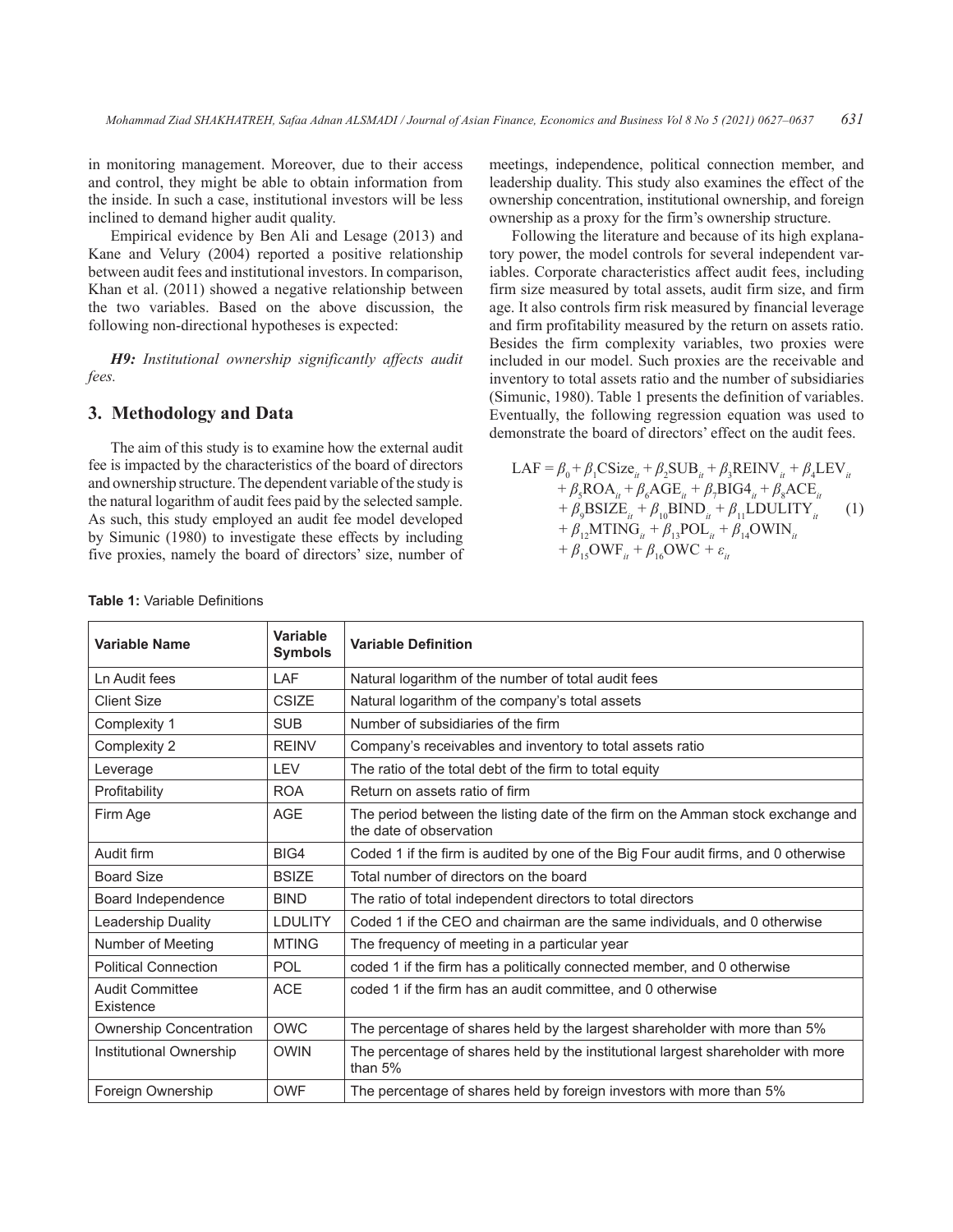The panel data sets were extracted from the financial statement of the Amman stock exchange companies of which data for the given period were available. The study covered the period from 2012 to 2019. The total number of companies is 109 companies, forming a balanced panel dataset. As a result, the sample contains (56) industrial companies and (53) service companies, with a total number of 872 observations. This study included only the non-financial companies and excluded the financial and banking sector due to the disclosure requirement and their different operating characteristics.

Generalized Least Squares (GLS) regression was used to test the study hypothesis by using the panel data sets; moreover, it is necessary to choose whether to use fixed effect or random effect in estimating the Generalized Least Squares (GLS) regression. Given the Hausman test results, the test's P-value is 0.0000 for a chi-square value of 82.01, indicating that fixed effect is the optimal choice.

Table 2 provides descriptive statistics for the study variables. The study found that the average audit fee was JD16,576, and the highest audit fee was JD 152,904 and JD1,000 was the lowest.

The result shows that the average board size is 8.11 members, and the minimum and the maximum number of the directors on the board are 3 and 16, respectively, which indicates that some Jordanian companies do not abide by the Jordanian corporate governance code. It shows that the average percentage of independent directors is 0.44, and the average number of board meetings is 7.33 (minimum of 0 meetings, maximum of 28).

The result shows that the average percentage of shares owned by institutional shareholders is 0.40. In contrast, 0.125 is owned by foreign shareholders and 0.625 owned by the largest shareholder with more than 5%, indicating that the sample has a high degree of ownership concentration. The mean of Leavarge is 0.352, and the mean REINV ratio is 0.239. The descriptive analysis found that 45% percent of our sample firms have a politically connected member in its board, and 74% percent of the study sample have audit committees. Only 21% of the sample have a leadership duality, and the Big4 (auditors) audits about 0.38 percent of the sample firms.

Table 3 presents the Pearson correlation matrix between the study variables. Among all the predictors, the dependent variable (audit fees) has a statistically significant correlation with all the study variables except REINV and OWC. The correlations among audit fees and the independent variables are consistent with the research's suggested model.

|                | <b>Mean</b> | <b>Median</b> | <b>Minimum</b> | <b>Maximum</b> | <b>SD</b> |
|----------------|-------------|---------------|----------------|----------------|-----------|
| LAF            | 9.331272    | 9.21034       | 6.907755       | 11.93757       | 0.7615611 |
| <b>CSIZE</b>   | 17.02131    | 16.95692      | 12.88612       | 21.3103        | 1.419464  |
| <b>SUB</b>     | 1.46445     |               | $\mathbf 0$    | 14             | 2.245776  |
| <b>REINV</b>   | 0.2387238   | 0.2027266     | $\mathbf{0}$   | 0.9226374      | 0.196654  |
| LEV            | 0.3518223   | 0.305085      | 0.0002         | 2.27528        | 0.2513216 |
| <b>ROA</b>     | 1.371719    | 2.3295        | $-21.817$      | 18.663         | 7.895895  |
| <b>AGE</b>     | 17.59289    | 16            | $\mathbf 0$    | 43             | 11.08357  |
| BIG4           | 0.3761468   | $\mathbf 0$   | $\mathbf 0$    | 1              | 0.4846956 |
| <b>BSIZE</b>   | 8.116972    | 8             | 3              | 16             | 2.310578  |
| <b>BIND</b>    | 0.441158    | 0.43          | $\mathbf 0$    | 1              | 0.2176777 |
| <b>LDULITY</b> | 0.2178899   | $\mathbf 0$   | $\Omega$       | 1              | 0.4130491 |
| <b>MTING</b>   | 7.330275    | 6             | $\mathbf 0$    | 28             | 2.802508  |
| POL            | 0.4529817   | $\mathbf 0$   | $\mathbf 0$    | 1              | 0.49807   |
| <b>ACE</b>     | 0.7477064   | $\mathbf{1}$  | $\mathbf 0$    | 1              | 0.4345781 |
| OWC            | 0.6254741   | 0.65          | $\mathbf{0}$   | $\mathbf{1}$   | 0.2329215 |
| <b>OWIN</b>    | 0.4047316   | 0.392915      | $\mathbf 0$    | 1              | 0.2968938 |
| <b>OWF</b>     | 0.1250053   | $\Omega$      | $\mathbf 0$    | 0.998          | 0.2244128 |

#### **Table 2:** Descriptive Statistics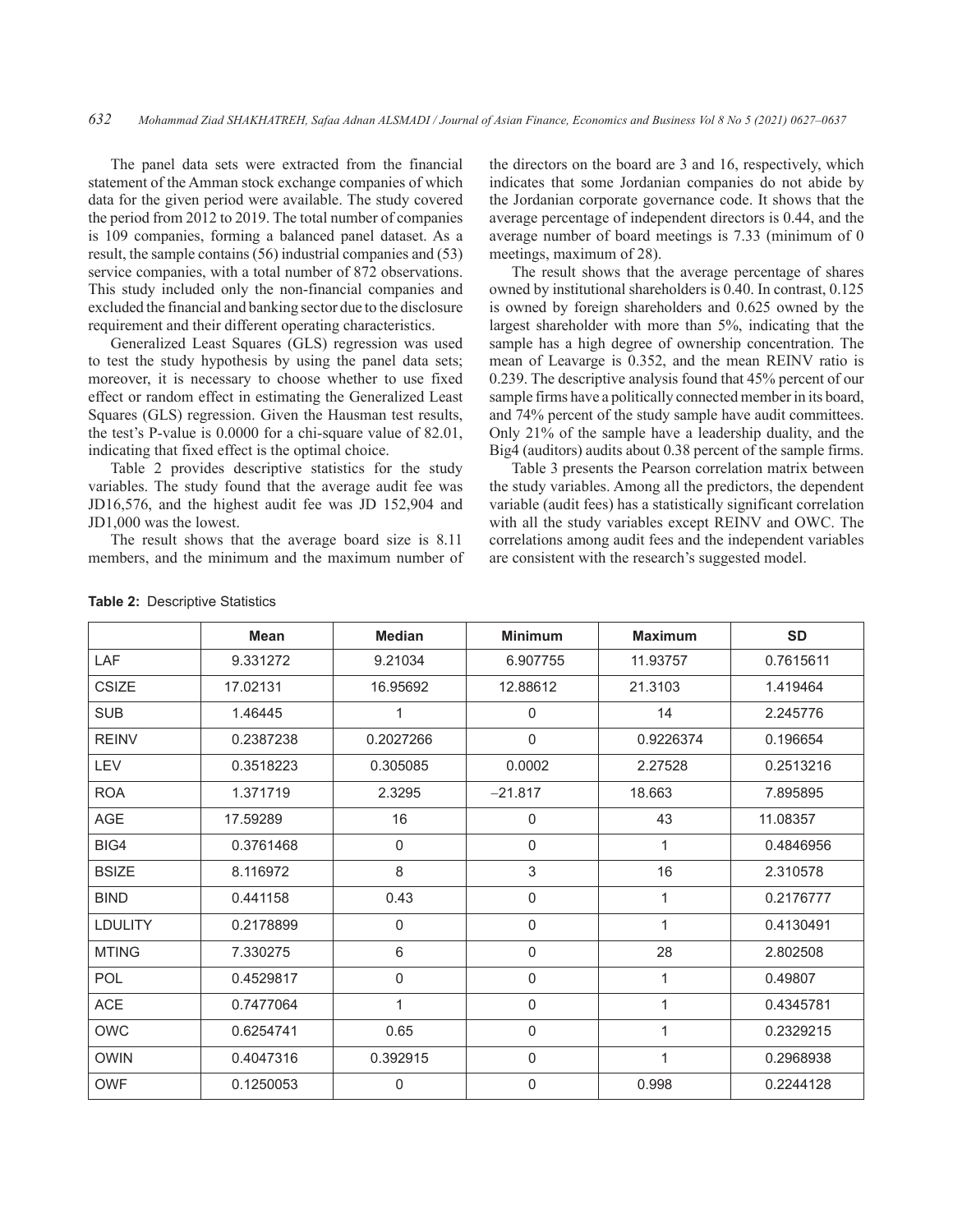| Table 3: Correlation Matrix            |            |                               |                                  |            |                                  |            |                     |            |                              |                       |           |           |            |               |           |               |        |
|----------------------------------------|------------|-------------------------------|----------------------------------|------------|----------------------------------|------------|---------------------|------------|------------------------------|-----------------------|-----------|-----------|------------|---------------|-----------|---------------|--------|
|                                        |            | $\mathbf{\Omega}$             | ω                                | 4          | မာ                               | ဖ          | N                   | $\infty$   | თ                            | $\tilde{=}$           | H         | 12        | 13         | $\frac{4}{3}$ | 15        | $\frac{6}{1}$ | 17     |
| łŽ                                     | 1.0000     |                               |                                  |            |                                  |            |                     |            |                              |                       |           |           |            |               |           |               |        |
| CSIZE                                  | $0.7680*$  | 1.0000                        |                                  |            |                                  |            |                     |            |                              |                       |           |           |            |               |           |               |        |
| <b>SUB</b>                             | $0.5283*$  | $0.3838*$                     | 1.0000                           |            |                                  |            |                     |            |                              |                       |           |           |            |               |           |               |        |
| <b>REINV</b>                           | $-0.0015$  | $-0.0476$                     | $-0.0003$                        | 1.0000     |                                  |            |                     |            |                              |                       |           |           |            |               |           |               |        |
| ΠEΛ                                    | $0.2301*$  | $0.2365*$                     | $0.1236*$                        | $0.1782*$  | .0000                            |            |                     |            |                              |                       |           |           |            |               |           |               |        |
| ROA                                    | $0.1612*$  | 0.3058*                       | $0.0817*$                        | $-0.0424$  | $.3600*$<br>$\frac{1}{\sqrt{2}}$ | 1.0000     |                     |            |                              |                       |           |           |            |               |           |               |        |
| AGE                                    | $0.1546*$  | $0.1434*$                     | $-0.0144$                        | 0.0640     | $0.1728*$                        | 0.0036     | 1.0000              |            |                              |                       |           |           |            |               |           |               |        |
| BIG4                                   | $0.4899*$  | $0.3931*$                     | $0.1420*$                        | $-0.569$   | .0506<br>$\circ$                 | 0.0599     | $0.3335*$           | 1.0000     |                              |                       |           |           |            |               |           |               |        |
| <b>BSIZE</b>                           | $0.3133*$  | $0.3785*$                     | 0.0663                           | $-0.1761*$ | $.0750*$<br>$\frac{1}{1}$        | $0.0922*$  | $0.1820*$           | $0.2928*$  | 1.0000                       |                       |           |           |            |               |           |               |        |
| BIND                                   |            | $-0.0671$ $-0.1287$ $-0.0452$ |                                  | $0.0688*$  | .0573<br>$\circ$                 | $-0.1175*$ | $0.1263*$           | $-0.0758*$ | $0.2064*$                    | 1.0000                |           |           |            |               |           |               |        |
| LDULITY                                | $-0.1055*$ |                               | $-0.0384$ $-0.0832*$             | $0.1040*$  | $-0.0606$                        | $0.1094*$  | $-0.0814* -0.1690*$ |            | $-0.0183$                    | $-0.0942$ *           | 1.0000    |           |            |               |           |               |        |
| <b>MTING</b>                           | $0.0781*$  | $0.1580*$                     | $-0.0820*$                       | $-0.0893*$ | $.0875*$<br>ö                    | 0.0204     | $-0.0424$           | $0.1130*$  | 0.0329                       | 0.0472                | 0.0250    | 1.0000    |            |               |           |               |        |
| pol                                    | $0.1906*$  | $0.1657*$                     | $-0.0970*$                       | $-0.0806*$ | .0584<br>$\circ$                 | 0.0308     | $0.2568*$           | $0.1922*$  | $0.3530*$                    | $0.2623*$             | $-0.0506$ | $0.1699*$ | 1.0000     |               |           |               |        |
| ACE                                    | $0.0872*$  | 0.0411                        | 0.0484                           | 0.0320     | 0194<br>$\circ$                  | 0.0310     | $-0.0090$           |            | $-0.0014$ $-0.0883*$ 0.1098* |                       | $-0.0312$ | 0.0044    | $0.0671*$  | 1.0000        |           |               |        |
| OWC                                    | 0.0402     | 0.0373                        | $\left -0.1193* \right -0.1031*$ |            | $-0741*$                         |            | $0.1140*$ -0.0830*  | $0.1382*$  | $0.2158*$                    | $-0.4432*$            | 0.0310    | 0.0214    | $-0.1121*$ | 0.0568        | 1.0000    |               |        |
| <b>DWIN</b>                            | $0.3400*$  | $0.2761*$                     | 0.0499                           | $-0.0726*$ | .0207<br>$\circ$                 | $0.0694*$  | $0.1264*$           | $0.4242*$  | $0.0819*$                    | $-0.2488*$ $-0.1085*$ |           | $0.0730*$ | $0.1387*$  | 0.0178        | $0.4822*$ | 1.0000        |        |
| OWF                                    | $0.3246*$  | $0.2571*$                     | $0.1792*$                        | 0.0046     | $-0.0066$                        | $-0.0057$  | 0.0062              | $0.3215*$  | 0.0024                       | $-0.2427*$ $-0.0532$  |           | $-0.0389$ | $-0.0560$  | 0.0340        | $0.2731*$ | $0.4578*$     | 1.0000 |
| *Indicates significance at 1% or less. |            |                               |                                  |            |                                  |            |                     |            |                              |                       |           |           |            |               |           |               |        |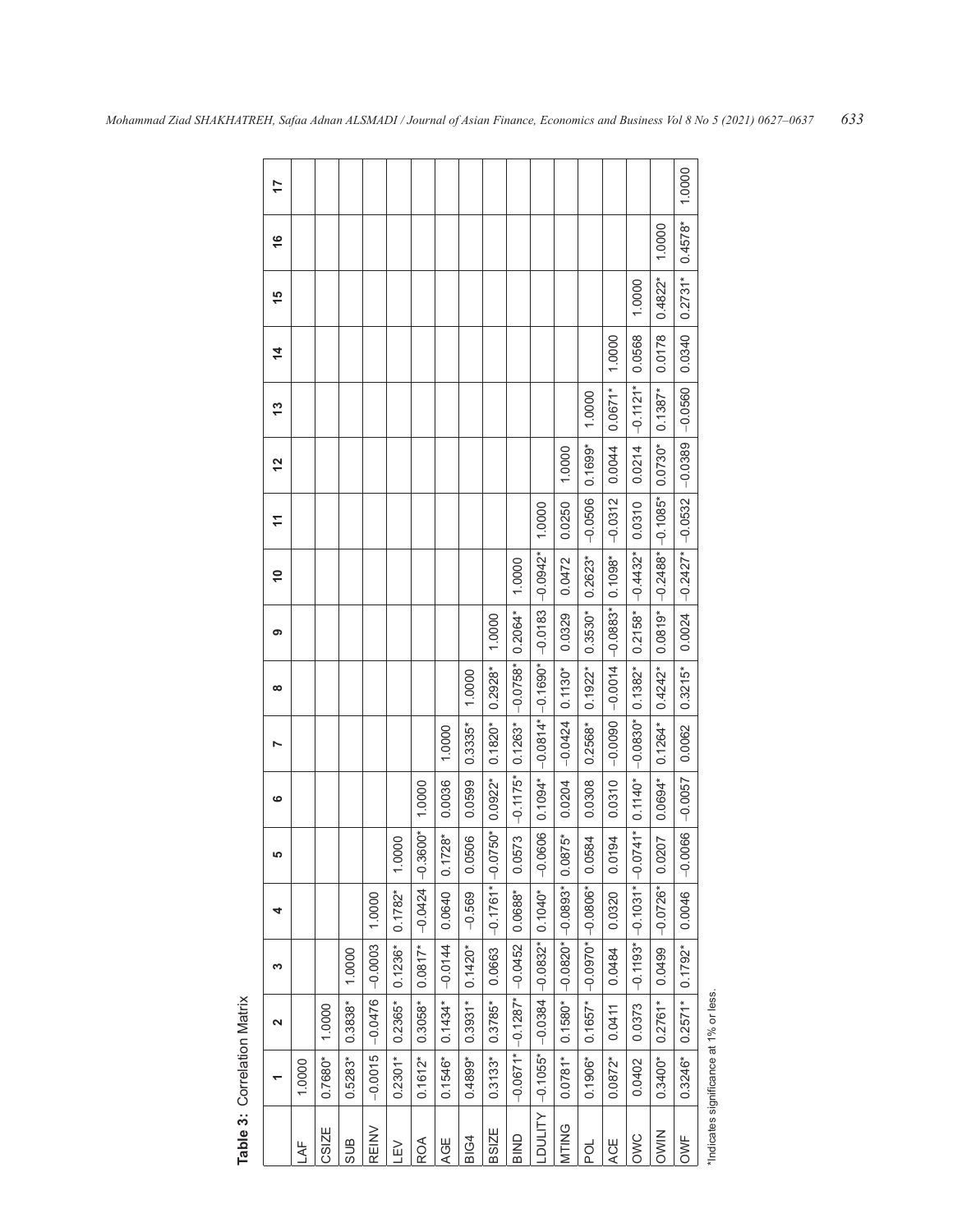# **4. Results**

The outcome shows a significant direct association between board size and external audit fees, consonant with the first hypothesis. This result supports Carcello et al. (2002) argument that firms with bigger boards, more diligent, and more independent members demand higher audit quality, hence higher audit fees. Moreover, large boards are less likely to be dominated by management, thus, more likely to fend for the stakeholders' interests. They are expected to strive for better monitoring by demanding more audit work and quality. This finding is consistent with other scholars' results (Jizi & Nehme, 2018; Karim et al., 2016).

Board independence was found to be insignificant; this in contrast with the expectation that independent boards demand a higher quality audit. Although the independent auditor's main responsibility is to monitor management, independence in itself is inadequate to enhance monitoring. Information acquisition costs theory (Raheja, 2005) suggests that a robust information environment is

necessary for independent auditors to be effective, which is not the case in Jordan. A study by Zhang and Yu (2016) found that independent boards are not significant to audit fees in a weak information environment; however, they demand higher fees in a strong information environment. The insignificant relation is in line with the work of Johl et al. (2012).

The regression result indicates that companies with leadership duality paid significantly higher fees than the others. A potential reason for this outcome is that firms with dual leadership need higher quality audits to impugn the common belief that CEO duality impedes the board's effectiveness. The result can also be driven by the supply side, in other words, leadership duality might negatively affect the board monitoring ability and increases the risks of material misstatements, leading to greater audit effort and fees. This result is consistent with the works of Bliss et al. (2007) and Jizi and Nehme (2018).

Further, the analysis shows a non-significant association between audit fees and board meeting frequency. In other words, the board's meeting frequency does not improve

|                   | Coef.        | Std. Err. | t       | P >  t |  |  |
|-------------------|--------------|-----------|---------|--------|--|--|
| <b>CSIZE</b>      | 0.1497488    | 0.0316661 | 4.73    | 0.000  |  |  |
| <b>SUB</b>        | 0.0726861    | 0.0166408 | 4.37    | 0.000  |  |  |
| <b>REINV</b>      | 0.3040473    | 0.0943422 | 3.22    | 0.001  |  |  |
| LEV               | 0.1334917    | 0.0814846 | 1.64    | 0.102  |  |  |
| <b>ROA</b>        | $-0.0020561$ | 0.0016435 | $-1.25$ | 0.211  |  |  |
| <b>AGE</b>        | 0.0131915    | 0.0042282 | 3.12    | 0.002  |  |  |
| BIG4              | 0.1433514    | 0.0381041 | 3.76    | 0.000  |  |  |
| <b>BSIZE</b>      | 0.0336789    | 0.0102775 | 3.28    | 0.001  |  |  |
| <b>BIND</b>       | 0.0040503    | 0.0691189 | 0.06    | 0.953  |  |  |
| <b>DULITY</b>     | 0.0692429    | 0.0400669 | 1.73    | 0.084  |  |  |
| <b>MTING</b>      | $-0.0039827$ | 0.0048378 | $-0.82$ | 0.411  |  |  |
| POL               | 0.0630287    | 0.0295046 | 2.14    | 0.033  |  |  |
| <b>ACE</b>        | 0.0016835    | 0.0328661 | 0.05    | 0.959  |  |  |
| <b>OWC</b>        | 0.2349825    | 0.1292319 | 1.82    | 0.069  |  |  |
| <b>OWIN</b>       | $-0.1085857$ | 0.0850536 | $-1.28$ | 0.202  |  |  |
| <b>OWF</b>        | $-0.3951305$ | 0.1259556 | $-3.14$ | 0.002  |  |  |
| cons              | 5.928686     | 0.5234461 | 11.33   | 0.000  |  |  |
| Year dummy        | Yes          |           |         |        |  |  |
| $#$ of firms      | 109          |           |         |        |  |  |
| # of observations |              | 872       |         |        |  |  |
| R-Sq (0.5189)     |              |           |         |        |  |  |

**Table 4:** Results of GLS Regression Analysis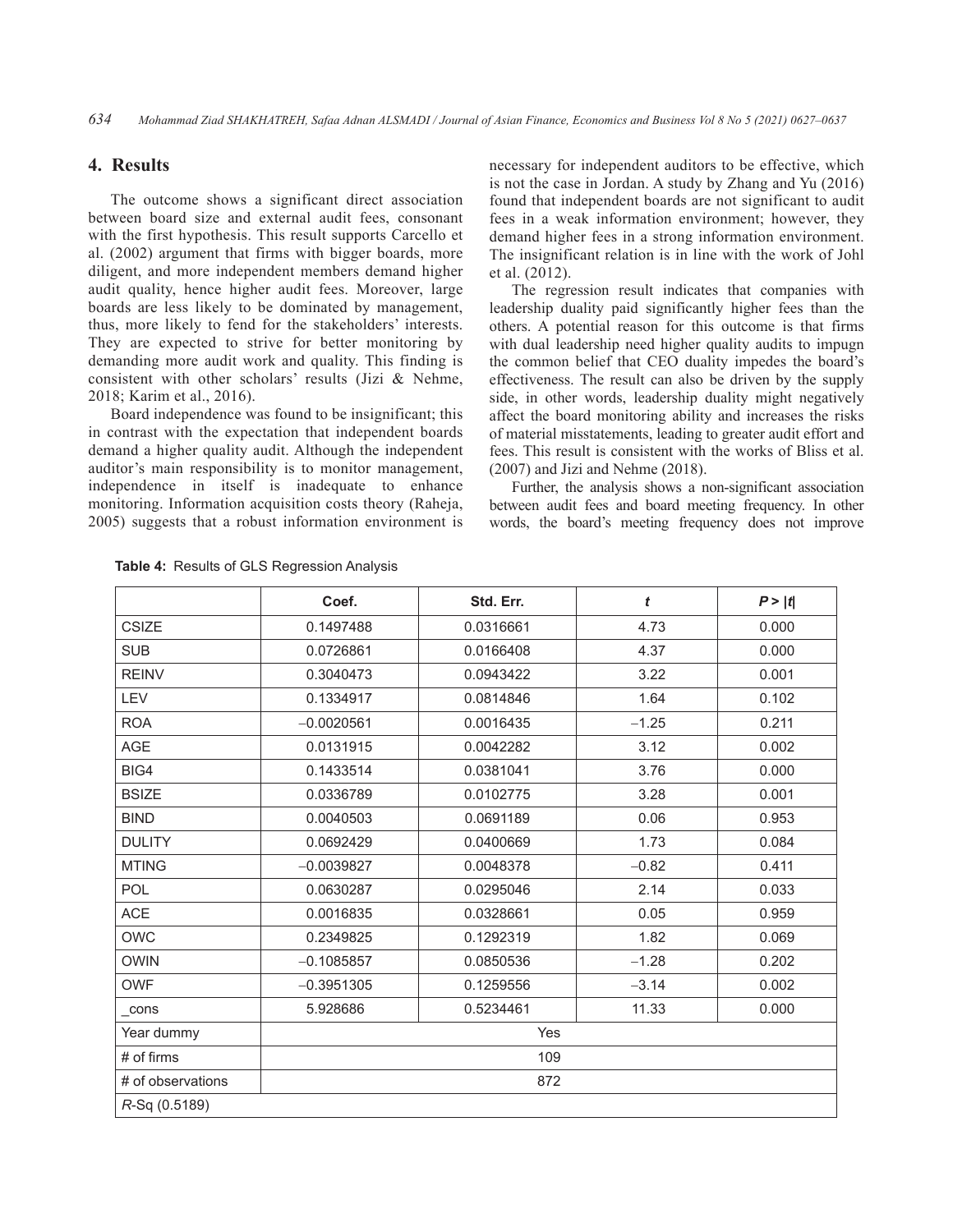the quality of the audit, and boards might be holding meetings only to comply with governance regulations. However, members of the board might not be raising and discussing audit issues or, more specifically, audit fees. This finding is consistent with Li and Wang (2006) and Goodwin-Stewart and Kent (2006).

Our analysis indicates a positive and significant coefficient between audit fees and the existence of political connections on the board. In other words, the firms that have political connections pay higher fees than their nonconnected peers. This can be attributed to the higher risks assumed by auditors, resulting in higher efforts and fees, or to the politically connected firms' attempts to create bonding with the auditor to shirk the discovery of dubious activities. This in accordance with the findings of Ariningrum and Diyanty (2017) and Nurjanah and Sudaryati (2019).

A non-significant relationship has been identified between audit fees and the presence of the audit committee. Interestingly, the audit committee, the party responsible for external and internal audits, has no impact on audit fees. A possible explanation is that the audit committee's mere existence does not guarantee its effectiveness, whereas attention and consideration should be given to the committee's characteristics. The committee might be established to ensure compliance with governance regulations.

A positive and significant correlation between audit fees and ownership concentration is found in the analysis. Higher rates are charged by firms with concentrated ownership. These findings support the expropriation argument that when firms are owned by controlling shareholders, the possibility of expropriating small shareholders increases, which is considered risky by external auditors resulting in higher fees. Another potential reason is that firms with concentrated ownership demand higher quality audits and pay higher fees to ensure their financial statements' integrity to other stakeholders. These results are in line with Fan and Wong (2005).

A positive non-significant correlation between institutional ownership and audit fees was found. This conclusion confirms the claim that institutional owners, with their controlling position, trying to maintain their interests, are expected to deal with management privately. Therefore, they are not playing their monitoring role effectively as projected by agency theory. Moreover, due to their ability to access information, institutional investors are less worried about financial statements and audit quality. The result is consistent with O'Sullivan (1999), who reported an insignificant relation between institutional ownership and audit quality.

A significant negative correlation between foreign ownership and audit fees means that firms with a higher percentage of foreign ownership pay less fees. Rather than audit demand, this result might be driven by the audit supply, due to their independence from management and their greater incentives to monitor management to protect their interests. Foreign investors exercise better monitoring over management and contribute positively to governance practices. Moreover, foreign ownership is associated with lower levels of opportunistic behavior (Anderson et al., 2004). Additionally, foreign investors are drawn to firms with low levels of information asymmetry. (Fan & Wong, 2002). As a result, auditing firms with higher foreign ownership resulted in lower audit risks, efforts, and fees.

Overall, the findings on the control variables are primarily in line with the literature. For firms with more total assets, higher leverage, and more receivables and inventory, audit fees are considerably higher; the results support the riskbased perspective of audit services. Big 4 auditors generally receive higher fees than other audit firms.

# **5. Conclusion**

This research was carried out to analyze the effect of several governance variables on the level of audit fees paid by 109 companies listed on the ASE for the duration (2012–2019). The study also investigated the board's characteristics along with the structure of ownership. Consequently, major factors in deciding audit fees are the size of the board, duality, and political connections. In comparison, the independence of the board, the number of meetings, and the presence of the audit committee were insignificant. With regard to the ownership structure, the concentration of ownership and foreign ownership significantly affect audit fees, but institutional ownership has no significant impact. Furthermore, it was found that political connections were positively and substantially linked to audit fees. Future research might focus on the boards' political connections in Jordan to determine whether these connections demand higher quality auditing or try to create bonds with the auditor, knowing that practices like cronyism are common in Jordan.

## **References**

- Abbott, L. J., Parker, S., Peters, G. F., & Raghunandan, K. (2003). The association between audit committee characteristics and audit fees. *Auditing: A Journal of Practice & Theory, 22*(2), 17–32. https://doi.org/10.2308/aud.2003.22.2.17
- Abdel-Khalik, A. R. (1993). Why do private companies demand auditing? A case for organizational loss of control. *Journal of Accounting, Auditing & Finance, 8*(1), 31–52. https://doi. org/10.1177/0148558X9300800103
- Abdullah, A.M., Naser, K., & Al-Enazi, N. (2017). An empirical investigation of factors affecting audit fees: evidence from Kuwait. *International Advances in Economic Research, 23*(3), 333–347. https://doi.org/10.1007/s11294-017-9649-5
- Anderson, R. C., Mansi, S. A., & Reeb, D. M. (2004). Board characteristics, accounting report integrity, and the cost of debt. *Journal of Accounting and Economics, 37*(3), 315–342. https:// doi.org/10.1016/j.jacceco.2004.01.004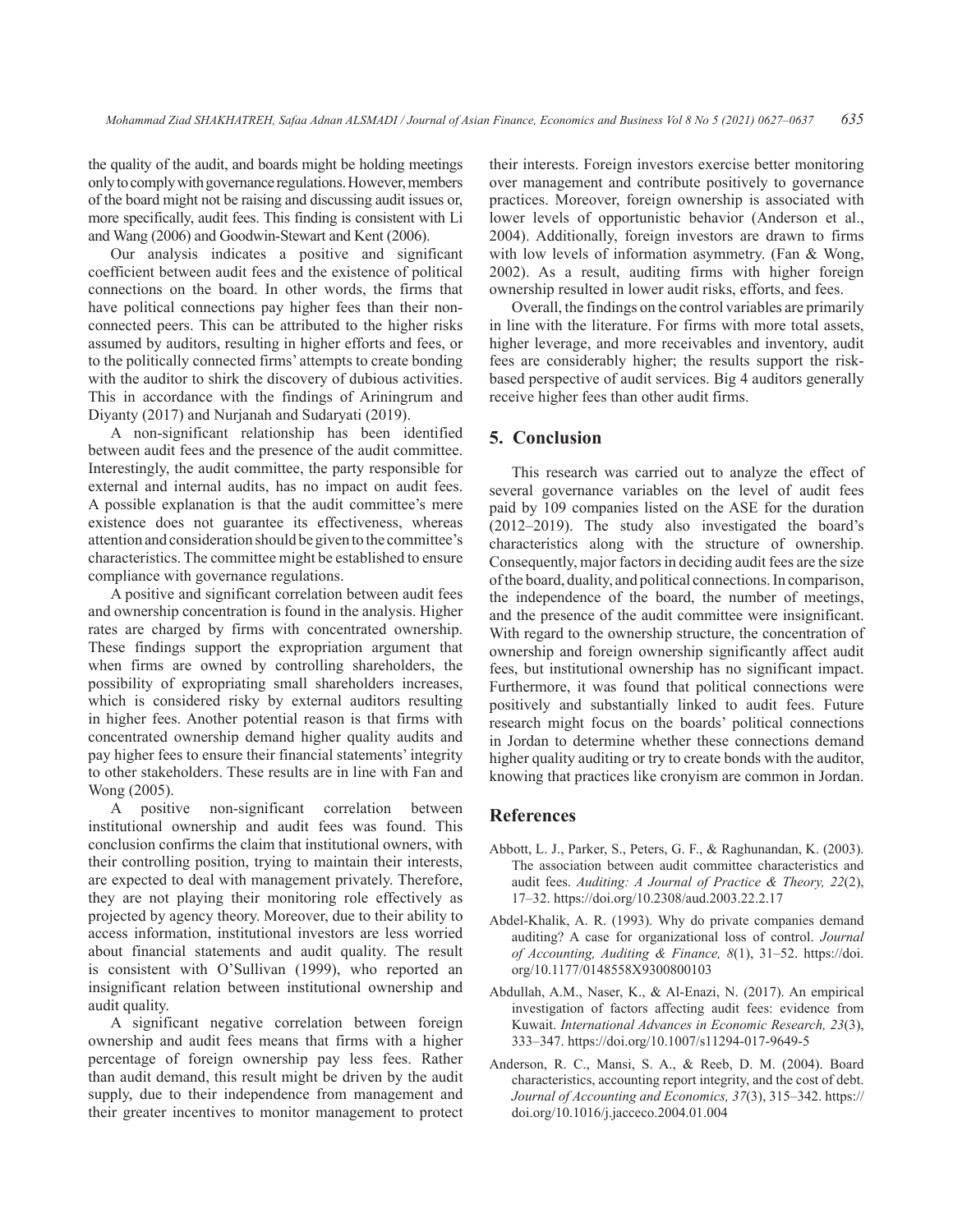- Ariningrum, I., & Diyanty, V. (2017). The impact of political connections and the effectiveness of the board of commissioner and audit committees on audit fees. *Australasian Accounting, Business and Finance Journal, 11*(4), 53–70. http://dx.doi. org/10.14453/aabfj.v11i4.5
- Ben Ali, C., & Lesage, C. (2013). Financial auditors facing agency conflicts: An audit fees determinants study in France. *Comptabilite Controle Audit, 19*(1), 59–89. https://www.cairn. info/revue-comptabilite-controle-audit-2013-1-page-59.htm
- Berger, P. G., Ofek, E., & Yermack, D. L. (1997). Managerial entrenchment and capital structure decisions. *The Journal of Finance, 52*(4), 1411–1438. https://doi.org/10.1111/ j.1540-6261.1997.tb01115
- Bliss, M. A., Muniandy, B., & Majid, A. (2007). CEO duality, audit committee effectiveness, and audit risks. *Managerial Auditing Journal, 22*(7), 716–728. https://doi. org/10.1108/02686900710772609
- Boo, E. F., & Sharma, D. (2008). Effect of regulatory oversight on the association between internal governance characteristics and audit fees. *Accounting & Finance, 48*(1), 51–71. https:// doi.org/10.1111/j.1467-629X.2007.00229.x
- Brennan, M. J., & Cao, H. H. (1997). International portfolio investment flows. *The Journal of Finance, 52*(5), 1851–1880. https://doi.org/10.1111/j.1540-6261.1997.tb02744.x
- Brickley, J. A., Lease, R. C., & Smith Jr, C. W. (1988). Ownership structure and voting on antitakeover amendments. *Journal of Financial Economics, 20*, 267–291. https://doi. org/10.1016/0304-405X(88)90047-5
- Buchner, A., Espenlaub, S., Khurshed, A., & Mohamed, A. (2018). Cross-border venture capital investments: The impact of foreignness on returns. *Journal of International Business Studies, 49*(5), 575–604. https://doi.org/10.1057/s41267-017-0116-6
- Carcello, J. V., Hermanson, D. R., Neal, T. L., & Riley Jr, R. A. (2002). Board characteristics and audit fees. *Contemporary Accounting Research, 19*(3), 365–384. https://doi.org/10.1506/ CHWK-GMQ0-MLKE-K03V
- Chan, P., Ezzamel, M., & Gwilliam, D. (1993). Determinants of audit fees for quoted UK companies. *Journal of Business Finance & Accounting, 20*(6), 765–786. https://doi.org/ 10.1111/j.1468-5957.1993.tb00292
- Claessens, S., Djankov, S., Fan, J. P., & Lang, L. H. (2002). Disentangling the incentive and entrenchment effects of large shareholdings. *The Journal of Finance, 57*(6), 2741–2771. https://doi.org/10.1111/1540-6261.00511
- Collier, P., & Gregory, A. (1996). Audit committee effectiveness and the audit fee. *European Accounting Review, 5*(2), 177–198. https://doi.org/10.1080/09638189600000012
- Conger, J. A., Finegold, D., & Lawler, E. E. (1998). Appraising boardroom performance. *Harvard Business Review, 76*, 136–164. https://hbr.org/1998/01/appraising-boardroom-performance
- Cornett, M. M., Marcus, A. J., Saunders, A., & Tehranian, H. (2007). The impact of institutional ownership on corporate operating performance. *Journal of Banking & Finance, 31*(6), 1771–1794. https://doi.org/10.1016/j.jbankfin.2006.08.006
- Crane, A. D., Michenaud, S., & Weston, J. P. (2016). The effect of institutional ownership on payout policy: Evidence from index thresholds. *The Review of Financial Studies, 29*(6), 1377–1408. https://doi.org/10.1093/rfs/hhw012
- Desender, K. A., Aguilera, R., Crespi-Cladera, R., & Garcia-Cestona, M. (2013). Board characteristics and audit fees: Why ownership structure matters. *Strategic Management Journal, 34*(7), 823–842. https://doi.org/10.1002/smj.2046
- Ettredge, M. L., Scholz, S., & Li, C. (2007). Audit fees and auditor dismissals in the Sarbanes-Oxley era. *Accounting Horizons, 21*(4), 371–386. https://doi.org/10.2308/acch.2007.21.4.371
- Fakoussa, D., & Kabis-Kechrid, L. L. (2020). Socio-Economic Challenges and the Impact of Regional Dynamics on Jordan Employment, Social Cohesion, and International Cooperation-Policy Briefs from the Region and Europe.
- Fama, E. F., & Jensen, M. C. (1983). Separation of ownership and control. *The Journal of Law and Economics, 26*(2), 301–325.
- Fan, J. P., & Wong, T. J. (2005). Do external auditors perform a corporate governance role in emerging markets? Evidence from East Asia. *Journal of Accounting Research, 43*(1), 35–72. https://doi.org/10.1111/j.1475-679x.2004.00162.x
- Farooq, M. U., Kazim, I., Usman, M., & Latif, I. (2018). Corporate governance and audit fees: Evidence from a developing country. *Pakistan Journal of Commerce and Social Sciences (PJCSS), 12*(1), 94–110.
- Goodwin-Stewart, J., & Kent, P. (2006). Relation between external audit fees, audit committee characteristics, and internal audit. *Accounting & Finance, 46*(3), 387–404. https://doi. org/10.1111/j.1467-629X.2006.00174
- Goyal, V. K., & Park, C. W. (2002). Board leadership structure and CEO turnover. *Journal of Corporate Finance, 8*(1), 49–66. https://doi.org/10.1016/S0929-1199(01)00028-1
- Han, S., Kang, T., & Rees, L. (2013). The association between institutional ownership and audit properties. *Asia-Pacific Journal of Accounting & Economics, 20*(2), 199–222. https:// doi.org/10.1080/16081625.2012.748449
- Hines, C. S., Masli, A., Mauldin, E. G., & Peters, G. F. (2015). Board risk committees and audit pricing. *Auditing: A Journal of Practice & Theory, 34*(4), 59–84. https://doi.org/10.2308/ajpt-51035
- Hung, C. H. D., Jiang, Y., Liu, F. H., Tu, H., & Wang, S. (2017). Bank political connections and performance in China. *Journal of Financial Stability, 32*, 57–69. https://doi.org/10.1016/j. jfs.2017.09.003
- Jensen, M. C. (1986). Agency costs of free cash flow, corporate finance, and takeovers. *The American Economic Review, 76*(2), 323–329. https://www.jstor.org/stable/1818789
- Jensen, M. C. (1993). The modern industrial revolution, exit, and the failure of internal control systems. *The Journal of Finance, 48*(3), 831–880. https://doi.org/10.1111/j.1540-6261.1993.tb04022
- Jizi, M., & Nehme, R. (2018). Board monitoring and audit fees: the moderating role of CEO/chair dual roles. *Managerial Auditing Journal, 33*(2), 217. https://doi.org/10.1108/MAJ-10-2016-1464